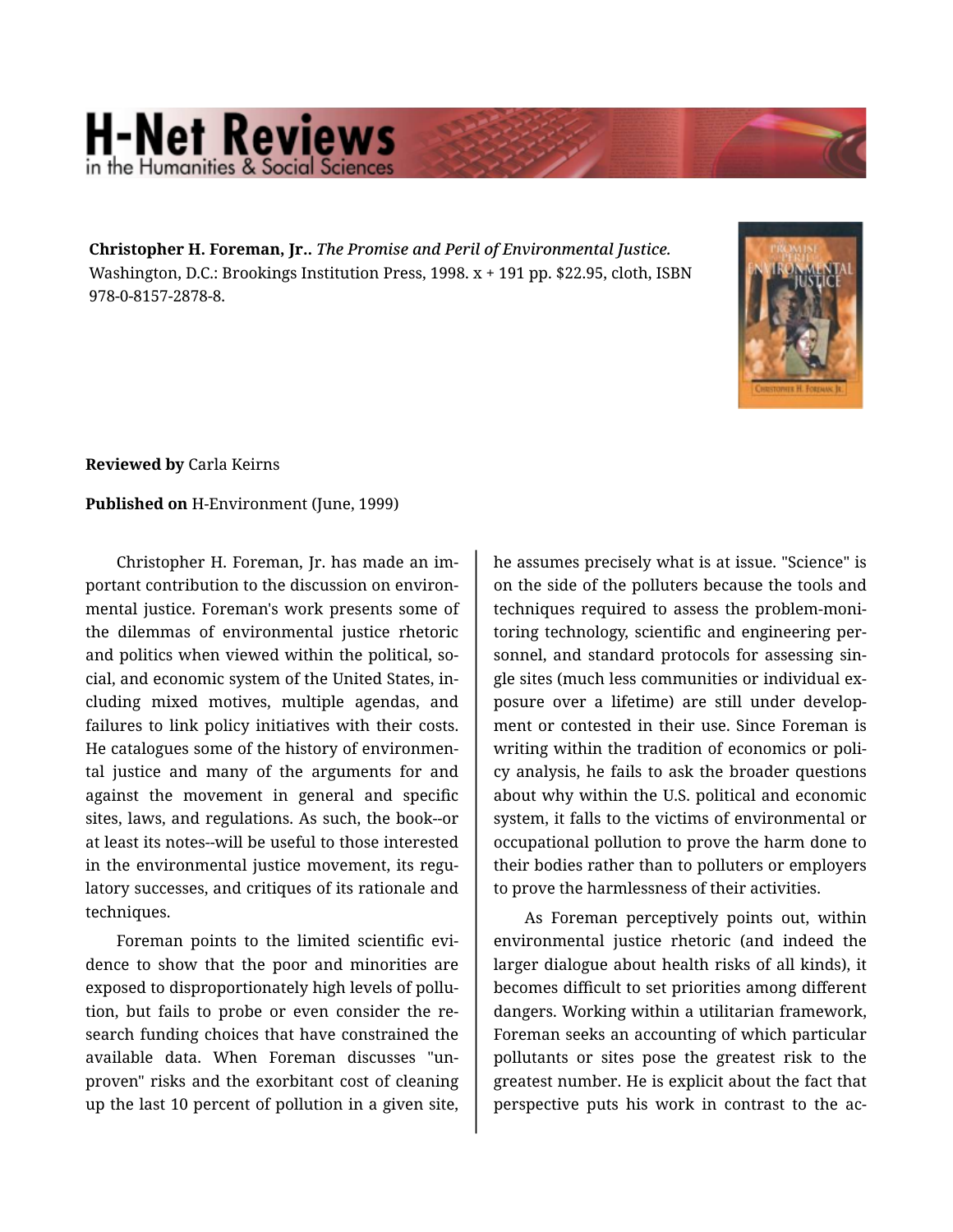tivists about whom he writes, who hold the--in his view naive--belief that no one should have to live among toxins. Written with some sensitivity to the legacies of racism, *The Promise and Peril of Environmental Justice* addresses the concerns for housing and jobs of both rural and urban commu‐ nities which unite to oppose toxic waste dumps and polluting industries. Unfortunately, this con‐ cern is cast throughout the book in patronizing terms, seeing grassroots activists as misguided and irrational, if understandably so.

Foreman's analysis assumes that U.S. society functions--or could function--as exactly the sort of technocratic utopia described in early-twentiethcentury novels. Foreman imagines a world in which risks are approached on a "worst things first" basis. Though we may share his dream, the political negotiations and economic machinations that truly decide such questions seldom work that way, whether in the realm of environmental risks or in other areas where lives are at stake like transportation safety, public health, drug regula‐ tion, and energy policy. Visible risks like haz‐ ardous waste disposal sites get more attention than those we have become inured to, like the risk of death in an automobile accident. Dramatic events--a new plague, an airplane crash--garner more attention and resources than those which take their victims quietly and alone. We handle health research and services one disease at a time. We treat transportation safety on a case-bycase basis. That we regulate environmental toxins one substance at a time is not a perversion of the policy process, it is business as usual. Ultimately, Foreman's call for an integrated approach to envi‐ ronmental pollution rather than regulation one toxin at a time is shared by many in the environ‐ mental justice movement.

Foreman's demands for priority setting as‐ sume that if environmental justice advocates (who can hardly be treated as a unitary group as Foreman himself points out) could simply sit down and agree on the order in which environ‐

mental sites should be cleaned up or risks should be addressed, that would change something. It is not up to them. They have neither dedicated re‐ sources nor enforcement powers over anyone. Under those circumstances, the politically rational response by advocates is to put forth all of their issues simultaneously and as loudly as possible in the hopes that at least a few of them will be taken up by government or business entities with the re‐ sources and power to do something about them- which is precisely the response that Foreman finds inflammatory and disorganized. Though the variety of issues may sound a cacophony to poli‐ cy-makers, it seems to be inherent to the contem‐ porary U.S. political system.

Foreman shrewdly notes that environmental justice advocates come with a variety of goals and agendas from reducing illness and death to build‐ ing communities and improving quality of life. He fails to appreciate, however, that since these is‐ sues present themselves in the same communities as toxic waste sites, it is hardly surprising that they would be addressed by the same legislators and community groups, or that these issues would be tied together in coalition politics. These coali‐ tions nicely illustrate the sociological principle of negative solidarity: A group with a variety of mo‐ tives and goals can more easily be organized in opposition to a shared threat than in favor of a proposed solution. Perhaps Foreman is right that environmental pollution abatement is not the best way to address needs for job training, economic development, or community empowerment--but he seems to think that the advocates themselves don't know that, rather than that they have made the (likely accurate) judgment that environmental justice is an agenda that might achieve more re‐ sults in the current political climate than calls for fair housing or jobs programs.

Foreman rightly points out that if we ad‐ dressed all environmental risks simultaneously and pursued them to complete abatement, the costs could be enormous. What Foreman tellingly